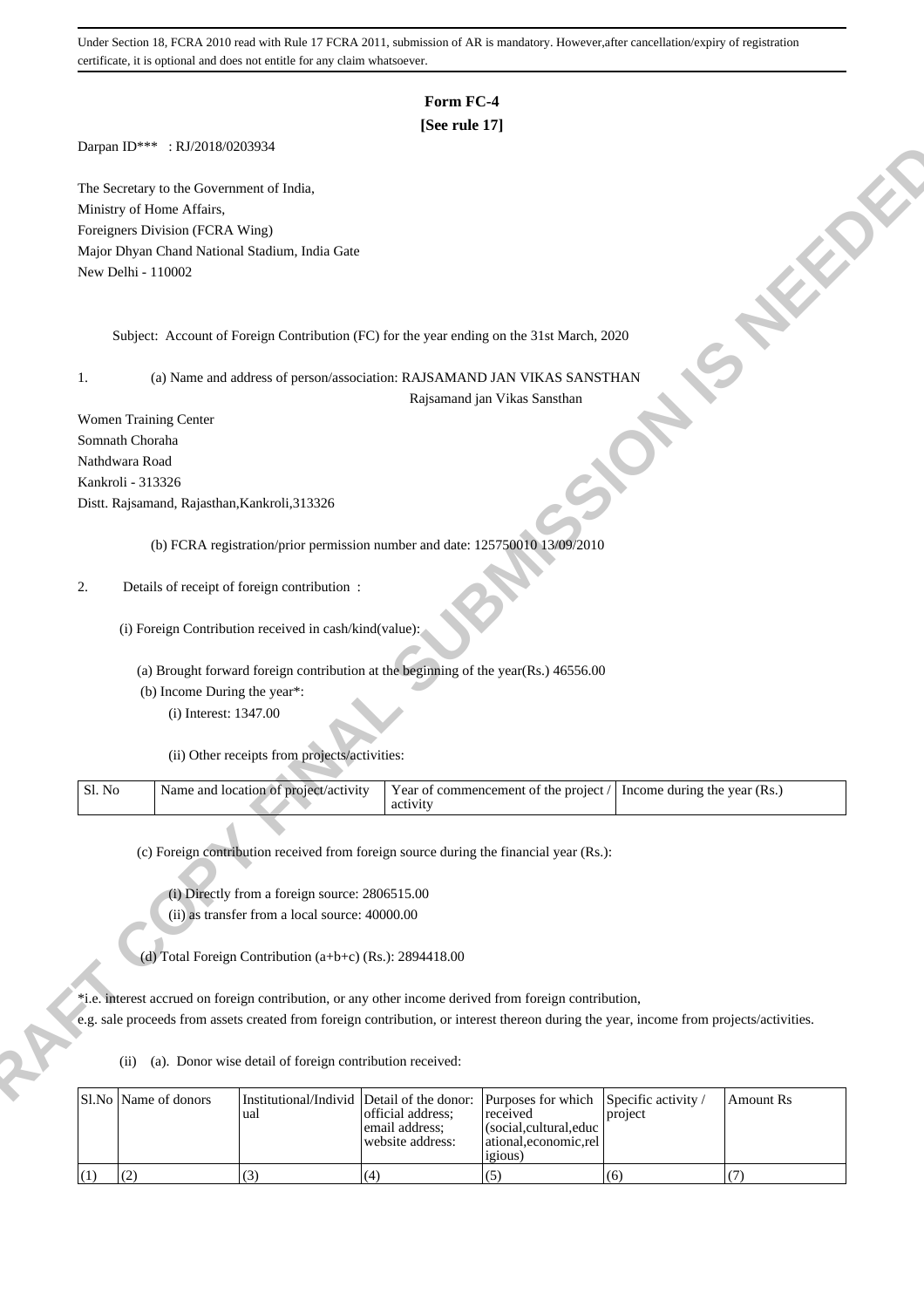|                | Sl.No   Name of donors                            | Institutional/Individ Detail of the donor:<br>ual | official address;<br>email address:<br>website address:                                                                                                                                                          | Purposes for which<br>received<br>(social, cultural, educ<br>ational, economic, rel<br><i>igious</i> ) | Specific activity /<br>project                                                         | <b>Amount Rs</b> |
|----------------|---------------------------------------------------|---------------------------------------------------|------------------------------------------------------------------------------------------------------------------------------------------------------------------------------------------------------------------|--------------------------------------------------------------------------------------------------------|----------------------------------------------------------------------------------------|------------------|
| 1              | <b>JAGORI RURAL</b><br><b>CHARITABLE</b><br>TRUS. | Institutional                                     | B-114 Shivalik<br>Malviya Nagar<br>,New Delhi 110<br>017 India, Phone<br>: 9111<br>26691219, Fax: 91<br>112669 1221,<br>India, Email Id:<br>jagori@jagori.org,<br>Website Address:<br>http://www.jagori.o<br>rg/ | Social                                                                                                 | Celebration of<br>Mahila Diwas                                                         | 40000.00         |
| $\overline{2}$ | American Jewish<br><b>World Service</b>           | Institutional                                     | 45 West, 36th<br>Street, New York<br>NY 10018, United<br>States of America,<br>Email Id:<br>aramson@ajws.org,<br>Website Address:<br>http://www.ajws.or<br>g                                                     | Social                                                                                                 | Empowering<br>women, adolescent<br>girls to prevent<br>child marriage in<br>30 village | 2806515.00       |

| Sl.No | Purpose | nount      |
|-------|---------|------------|
|       | Social  | 2806515.00 |

#### 3. Details of Utilisation of foreign contribution:

# (a) Details of activities/projects for which foreign contribution has been received and utilised (in rupees)

|              |       |                                                                                      |                                                                               |                                                 |                                                                                                                                                                                           |                                                                                                                               | <i>igious</i> )                  |                                  |                                                                                        |                       |                  |
|--------------|-------|--------------------------------------------------------------------------------------|-------------------------------------------------------------------------------|-------------------------------------------------|-------------------------------------------------------------------------------------------------------------------------------------------------------------------------------------------|-------------------------------------------------------------------------------------------------------------------------------|----------------------------------|----------------------------------|----------------------------------------------------------------------------------------|-----------------------|------------------|
|              | TRUS. | <b>JAGORI RURAL</b><br><b>CHARITABLE</b>                                             | Institutional                                                                 |                                                 | B-114 Shivalik<br>Malviya Nagar<br>New Delhi 110<br>017 India, Phone<br>:91 11<br>26691219, Fax: 91<br>112669 1221,<br>India, Email Id:<br>jagori@jagori.org,<br>Website Address :<br>rg/ | http://www.jagori.o                                                                                                           | Social                           |                                  | Celebration of<br>Mahila Diwas                                                         | 40000.00              |                  |
| $\mathbf{2}$ |       | American Jewish<br>World Service                                                     | Institutional                                                                 |                                                 | 45 West, 36th<br>Street, New York<br>States of America,<br>Email Id:<br>Website Address:<br>g                                                                                             | NY 10018, United<br>aramson@ajws.org,<br>http://www.ajws.or                                                                   | Social                           |                                  | Empowering<br>women, adolescent<br>girls to prevent<br>child marriage in<br>30 village | 2806515.00            |                  |
|              |       |                                                                                      |                                                                               |                                                 |                                                                                                                                                                                           |                                                                                                                               |                                  |                                  |                                                                                        |                       |                  |
| received:    |       |                                                                                      |                                                                               |                                                 |                                                                                                                                                                                           | (b) Cumulative purpose-wise (social, cultural, educational, economic, religious) amount of all foreign contribution donations |                                  |                                  |                                                                                        |                       |                  |
|              |       |                                                                                      |                                                                               |                                                 |                                                                                                                                                                                           |                                                                                                                               | Amount                           |                                  |                                                                                        |                       |                  |
| Sl.No        |       | Purpose                                                                              |                                                                               |                                                 |                                                                                                                                                                                           |                                                                                                                               |                                  |                                  |                                                                                        |                       |                  |
| 3.           |       | Social                                                                               |                                                                               | Details of Utilisation of foreign contribution: |                                                                                                                                                                                           |                                                                                                                               | 2806515.00                       |                                  |                                                                                        |                       |                  |
| Sl. No.      |       | Name of                                                                              | $\mathbf{Address}/\mathbf{L}$                                                 | Previous Balance                                |                                                                                                                                                                                           | (a) Details of activities/projects for which foreign contribution has been received and utilised (in rupees)                  | Receipt during the year Utilised |                                  |                                                                                        | Balance               |                  |
|              |       | project/acti ocation<br>vity                                                         |                                                                               |                                                 |                                                                                                                                                                                           |                                                                                                                               |                                  |                                  |                                                                                        |                       |                  |
|              |       |                                                                                      |                                                                               | In cash                                         | In Kind                                                                                                                                                                                   | In cash                                                                                                                       | In Kind                          | In cash                          | In Kind                                                                                | In cash               | In Kind          |
| (1)<br>1     |       | (2)<br>Internatio<br>nal<br>womens<br>day<br>celebratio<br>$\mathbf n$               | (3)<br>Women<br>Training<br>centre<br>Rajasman<br>d<br>Rajasthan              | (4)<br>0.00                                     | (5)<br>0.00                                                                                                                                                                               | (6)<br>40000.00                                                                                                               | (7)<br>0.00                      | (8)<br>40000.00                  | (9)<br>0.00                                                                            | (10)<br>0.00          | (11)<br>$0.00\,$ |
| $\sqrt{2}$   |       | Jagrati-<br>empower<br>ment of<br>women<br>and<br>mitigation<br>of child<br>marriage | 313342<br>Women<br>Training<br>centre<br>Rajasman<br>d<br>Rajasthan<br>313342 | 704038.00                                       | 0.00                                                                                                                                                                                      | 2806515.0<br>$\overline{0}$                                                                                                   | $\vert 0.00 \vert$               | 2471718.0 0.00<br>$\overline{0}$ |                                                                                        | 1038835.0<br>$\Omega$ | 0.00             |

- (i) Utilisation\*\* for projects as per aims and objectives of the person/association(Rs.): 2471718.00
- (ii) Total administrative expenses as provided in rule 5 of the Foreign Contribution (Regulation) Rules, 2011 (Rs.)

:195529.00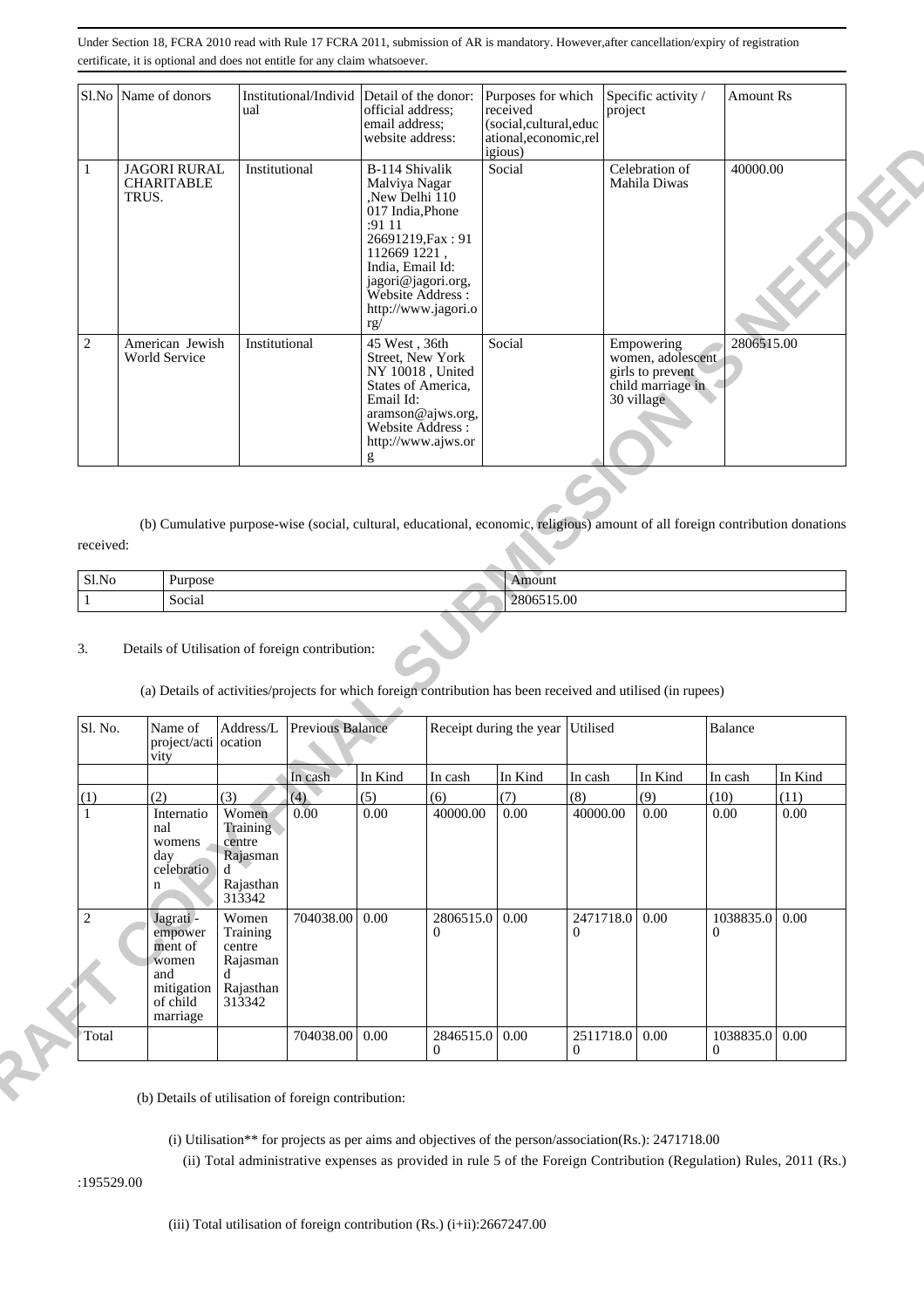\*\* It is affirmed that the utilisation of foreign contribution is not in contravention of the provisions contained in the Foreign Contribution(Regulation) Act, 2010 (42 of 2010) and more particularly in section 9 and section 12 of the Act which, inter-alia, states that the acceptance of foreign contribution is not likely to affect prejudicially:

- (A) the soverignty and integrity of india; or.
- (B) the security, strategic, scientific or economic interest of the state; or
- (C) the public interest; or
- (D) freedom or fairness of election to any Legistature; or
- (E) friendly relations with any foreign state; or
- (F) harmony between religious, racial, social, lingusitic or relgional groups, castes or communities.

| (A) the soverignty and integrity of india; or.<br>(B) the security, strategic, scientific or economic interest of the state; or<br>(C) the public interest; or<br>(D) freedom or fairness of election to any Legistature; or<br>(E) friendly relations with any foreign state; or<br>(F) harmony between religious, racial, social, lingusitic or relgional groups, castes or communities.<br>(c) Total purchase of fresh assets (Rs.)<br>Details of fresh assets<br>Objective of<br>Sl. No.<br>Name of project/activity<br>acquiring fresh<br>(In Rs.)<br>assets<br>Creation of Immovable assests<br><b>Training Centre</b><br>735457.00<br>For community<br>(i)<br>training<br>Total<br>735457.00<br>(d) Foreign contribution transferred to other person/associations before 29.09.2020 (The Foreign Contribution (Regulation)<br>Amendment Act, 2020):<br>Sl. No.<br>Name of the person/association<br>Date<br>Purpose<br>Amount<br>(2)<br>(5)<br>(1)<br>(3)<br>(4)<br>(e) Total utilisation in the year $(Rs.)(b+c+d)$ 3402704.00<br>Details of unutilised foreign contribution:<br>(i) Total foreign contribution invested in term Deposits (Rs.):<br>Sr. No.<br>Details<br>Total(in Rs.)<br>Opening Balance of FD<br>0.00<br>(i)<br>(ii)<br>FD made during the year<br>1350000.00<br>Less: realisation of previous FD<br>(iii)<br>450000.00<br>Closing balance of FD<br>900000.00<br>(ii) Balance of unutilised foreign contribution, in cash/bank, at the end of the year(Rs):<br>(a) Cash in hand: 15155.00<br>(b) in FC designated bank account: 10263.00<br>(c) in utilisation bank account(s): $129919.00$<br>Details of foreigners as Key functionary/working/associated: 0<br>Details of land and building remained unutilised for more than two year:<br>6.<br>Year of acquisition<br>Reason of unutilisation<br>Location of land and building<br>Purpose of acquisition<br>Sl. No. | 4. | the acceptance of foreign contribution is not fikely to affect prejudicially. |  |                      |
|----------------------------------------------------------------------------------------------------------------------------------------------------------------------------------------------------------------------------------------------------------------------------------------------------------------------------------------------------------------------------------------------------------------------------------------------------------------------------------------------------------------------------------------------------------------------------------------------------------------------------------------------------------------------------------------------------------------------------------------------------------------------------------------------------------------------------------------------------------------------------------------------------------------------------------------------------------------------------------------------------------------------------------------------------------------------------------------------------------------------------------------------------------------------------------------------------------------------------------------------------------------------------------------------------------------------------------------------------------------------------------------------------------------------------------------------------------------------------------------------------------------------------------------------------------------------------------------------------------------------------------------------------------------------------------------------------------------------------------------------------------------------------------------------------------------------------------------------------------------------------------------------------|----|-------------------------------------------------------------------------------|--|----------------------|
|                                                                                                                                                                                                                                                                                                                                                                                                                                                                                                                                                                                                                                                                                                                                                                                                                                                                                                                                                                                                                                                                                                                                                                                                                                                                                                                                                                                                                                                                                                                                                                                                                                                                                                                                                                                                                                                                                                    |    |                                                                               |  | 4                    |
|                                                                                                                                                                                                                                                                                                                                                                                                                                                                                                                                                                                                                                                                                                                                                                                                                                                                                                                                                                                                                                                                                                                                                                                                                                                                                                                                                                                                                                                                                                                                                                                                                                                                                                                                                                                                                                                                                                    |    |                                                                               |  |                      |
|                                                                                                                                                                                                                                                                                                                                                                                                                                                                                                                                                                                                                                                                                                                                                                                                                                                                                                                                                                                                                                                                                                                                                                                                                                                                                                                                                                                                                                                                                                                                                                                                                                                                                                                                                                                                                                                                                                    |    |                                                                               |  | Cost of fresh assets |
|                                                                                                                                                                                                                                                                                                                                                                                                                                                                                                                                                                                                                                                                                                                                                                                                                                                                                                                                                                                                                                                                                                                                                                                                                                                                                                                                                                                                                                                                                                                                                                                                                                                                                                                                                                                                                                                                                                    |    |                                                                               |  |                      |
|                                                                                                                                                                                                                                                                                                                                                                                                                                                                                                                                                                                                                                                                                                                                                                                                                                                                                                                                                                                                                                                                                                                                                                                                                                                                                                                                                                                                                                                                                                                                                                                                                                                                                                                                                                                                                                                                                                    |    |                                                                               |  |                      |
|                                                                                                                                                                                                                                                                                                                                                                                                                                                                                                                                                                                                                                                                                                                                                                                                                                                                                                                                                                                                                                                                                                                                                                                                                                                                                                                                                                                                                                                                                                                                                                                                                                                                                                                                                                                                                                                                                                    |    |                                                                               |  |                      |
|                                                                                                                                                                                                                                                                                                                                                                                                                                                                                                                                                                                                                                                                                                                                                                                                                                                                                                                                                                                                                                                                                                                                                                                                                                                                                                                                                                                                                                                                                                                                                                                                                                                                                                                                                                                                                                                                                                    |    |                                                                               |  |                      |
|                                                                                                                                                                                                                                                                                                                                                                                                                                                                                                                                                                                                                                                                                                                                                                                                                                                                                                                                                                                                                                                                                                                                                                                                                                                                                                                                                                                                                                                                                                                                                                                                                                                                                                                                                                                                                                                                                                    |    |                                                                               |  |                      |
|                                                                                                                                                                                                                                                                                                                                                                                                                                                                                                                                                                                                                                                                                                                                                                                                                                                                                                                                                                                                                                                                                                                                                                                                                                                                                                                                                                                                                                                                                                                                                                                                                                                                                                                                                                                                                                                                                                    |    |                                                                               |  |                      |
|                                                                                                                                                                                                                                                                                                                                                                                                                                                                                                                                                                                                                                                                                                                                                                                                                                                                                                                                                                                                                                                                                                                                                                                                                                                                                                                                                                                                                                                                                                                                                                                                                                                                                                                                                                                                                                                                                                    |    |                                                                               |  |                      |
|                                                                                                                                                                                                                                                                                                                                                                                                                                                                                                                                                                                                                                                                                                                                                                                                                                                                                                                                                                                                                                                                                                                                                                                                                                                                                                                                                                                                                                                                                                                                                                                                                                                                                                                                                                                                                                                                                                    |    |                                                                               |  |                      |
|                                                                                                                                                                                                                                                                                                                                                                                                                                                                                                                                                                                                                                                                                                                                                                                                                                                                                                                                                                                                                                                                                                                                                                                                                                                                                                                                                                                                                                                                                                                                                                                                                                                                                                                                                                                                                                                                                                    |    |                                                                               |  |                      |
|                                                                                                                                                                                                                                                                                                                                                                                                                                                                                                                                                                                                                                                                                                                                                                                                                                                                                                                                                                                                                                                                                                                                                                                                                                                                                                                                                                                                                                                                                                                                                                                                                                                                                                                                                                                                                                                                                                    |    |                                                                               |  |                      |
| (2)<br>(3)<br>(4)<br>(5)<br>(1)                                                                                                                                                                                                                                                                                                                                                                                                                                                                                                                                                                                                                                                                                                                                                                                                                                                                                                                                                                                                                                                                                                                                                                                                                                                                                                                                                                                                                                                                                                                                                                                                                                                                                                                                                                                                                                                                    |    |                                                                               |  |                      |

| Sl. No.<br>. | /association<br>person <sub>/</sub><br>vame<br>.ne | Date<br>.                     | <b>DOSC</b> | moun |
|--------------|----------------------------------------------------|-------------------------------|-------------|------|
|              | $\sqrt{2}$<br>╰                                    | $\overline{\phantom{a}}$<br>້ | . .         |      |

## 4. Details of unutilised foreign contribution:

| Sr. No. | Details                          | Total( in Rs.) |
|---------|----------------------------------|----------------|
| (i)     | Opening Balance of FD            | 0.00           |
| (ii)    | FD made during the year          | 1350000.00     |
| (iii)   | Less: realisation of previous FD | 450000.00      |
|         | Closing balance of FD            | 900000.00      |

#### 5. Details of foreigners as Key functionary/working/associated: 0

| $\sim$<br>Sl.<br>No. | of land<br>and<br>. building<br>.ocation<br>__ | - -<br>r ear<br>acquisition<br>O1 | Purpose<br>acquisition<br>() ' | lisation<br>unu.<br>'eason<br>ЭΙ<br>n. |
|----------------------|------------------------------------------------|-----------------------------------|--------------------------------|----------------------------------------|
| $\mathbf{I}$         | . <u>. .</u>                                   | $\sim$                            |                                |                                        |

(7) (a) Details of FCRA Account for receipt of foreign contribution (As on 31st March of the year ending):

| Name of the<br>Bank | <b>Branch Address</b><br>With pincode) | Phone No. | e-mail | <b>IFSC</b> Code | Account number | Date of Opening<br>Account |
|---------------------|----------------------------------------|-----------|--------|------------------|----------------|----------------------------|
|                     | ∽                                      | . J J .   | Ω.     |                  | 61             |                            |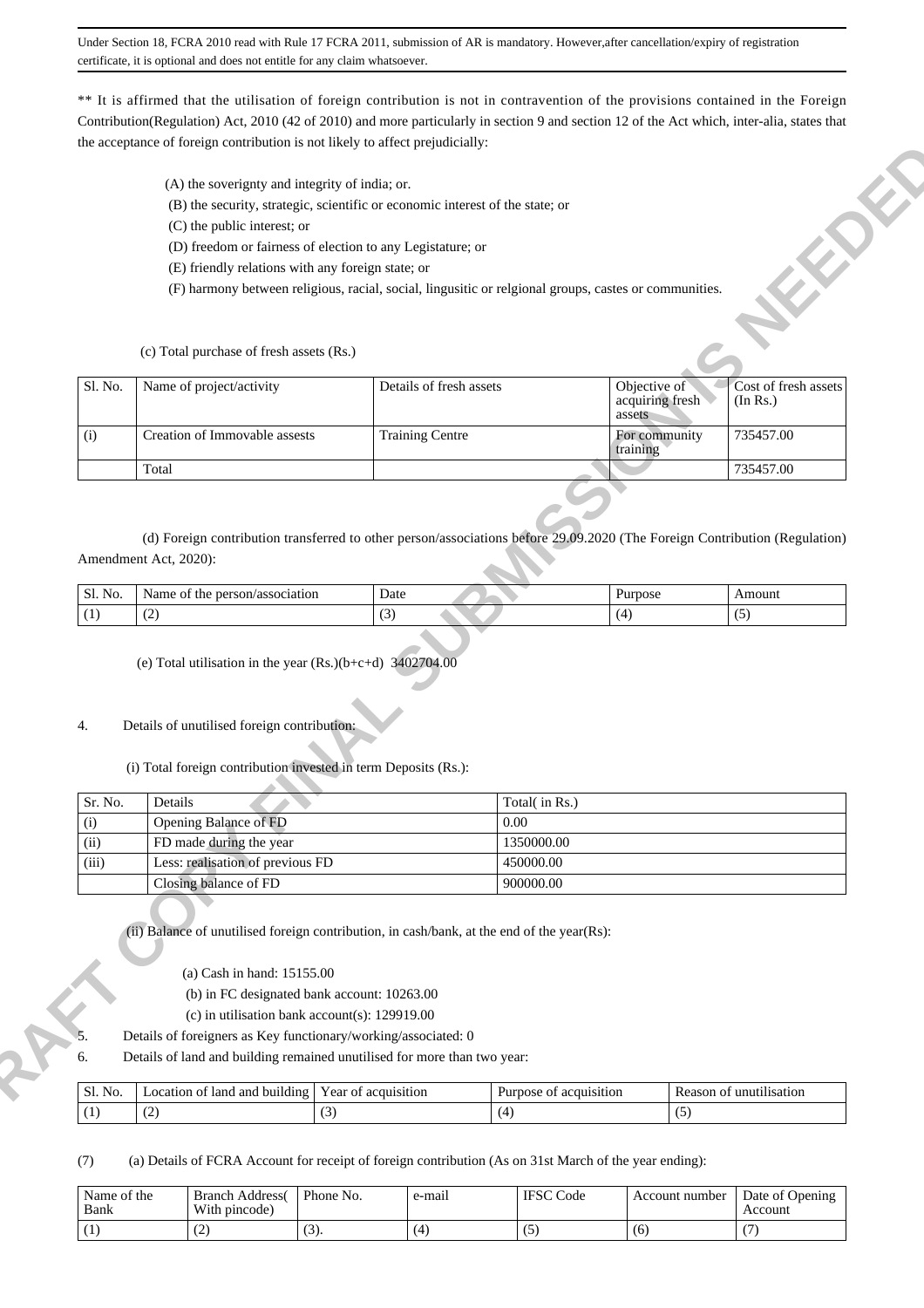| Name of the<br>Bank           | <b>Branch Address</b><br>With pincode)  | Phone No.    | e-mail                               | <b>IFSC</b> Code | Account number | Date of Opening<br>Account |
|-------------------------------|-----------------------------------------|--------------|--------------------------------------|------------------|----------------|----------------------------|
| <b>STATE BANK</b><br>OF INDIA | 11 Sansad Marg.<br>New Delhi 110<br>001 | 011-23374390 | fcra.00691@sbi.c SBIN0000691<br>0.1n |                  | 40072943396    | 12/03/2021                 |

| <b>Name of the Bank</b> | Branch<br><b>Address</b> (with Pin<br>code)                                             | Phone No.       | e-mail                              | <b>IFSC Code</b> | <b>Account Number</b> | Date of Opening<br>Account |
|-------------------------|-----------------------------------------------------------------------------------------|-----------------|-------------------------------------|------------------|-----------------------|----------------------------|
|                         | (2)                                                                                     | (3)             | (4)                                 | (5)              | (6)                   | (7)                        |
| <b>ICICI BANK LTD</b>   | <b>DWARKESH</b><br>MKT, KANKROLI,<br>RAJSAMAND,313<br>324 RAJASTHAN<br><b>RAJASTHAN</b> | $+919116110834$ | surendra.m@icici.c<br><sub>om</sub> | ICIC0006677      | 667701438612          | 16/11/2007                 |

| Name of the<br>Bank            | <b>Branch Address</b><br>With pincode)                                                                       | Phone No.   | E-mail                                    | <b>IFSC</b> Code | Account No     | Date of Opening<br>Account |
|--------------------------------|--------------------------------------------------------------------------------------------------------------|-------------|-------------------------------------------|------------------|----------------|----------------------------|
| (1)                            | (2)                                                                                                          | (3).        | (4)                                       | (5)              | (6)            |                            |
| <b>HDFC BANK</b><br><b>LTD</b> | Ganesh Plaza,<br>Mahapragya<br>Vihar<br>100 feet road,<br>Rajsamand,<br>Kankroli,<br>Rajasthan,<br>Rajasmand | 09875003333 | manish.jain2@hd HDFC0000985<br>fcbank.com |                  | 50100142714516 | 25/01/2016                 |

### 8 \*Whether during the period under report:

| UF INDIA                       |                       | New Delli 110<br>001                                                                                                                                                                                      |                                                                                        | O.III                                                                                                                                                         |                  |                       |                |                        |
|--------------------------------|-----------------------|-----------------------------------------------------------------------------------------------------------------------------------------------------------------------------------------------------------|----------------------------------------------------------------------------------------|---------------------------------------------------------------------------------------------------------------------------------------------------------------|------------------|-----------------------|----------------|------------------------|
|                                |                       |                                                                                                                                                                                                           |                                                                                        | (b) Details of another FCRA Account(if any,) for keeping or utilising (As on 31st March of the year ending)                                                   |                  |                       |                |                        |
|                                | Name of the Bank      | <b>Branch</b><br><b>Address</b> (with Pin                                                                                                                                                                 | Phone No.                                                                              | e-mail                                                                                                                                                        | <b>IFSC Code</b> | <b>Account Number</b> | <b>Account</b> | <b>Date of Opening</b> |
|                                |                       | code)                                                                                                                                                                                                     |                                                                                        |                                                                                                                                                               |                  |                       |                |                        |
| (1)                            |                       | (2)                                                                                                                                                                                                       | (3)                                                                                    | (4)                                                                                                                                                           | (5)              | (6)                   | (7)            |                        |
|                                | <b>ICICI BANK LTD</b> | <b>DWARKESH</b><br>MKT, KANKROLI,<br>RAJSAMAND, 313<br>324 RAJASTHAN<br><b>RAJASTHAN</b>                                                                                                                  | +919116110834                                                                          | surendra.m@icici.c<br>om                                                                                                                                      | ICIC0006677      | 667701438612          | 16/11/2007     |                        |
|                                |                       |                                                                                                                                                                                                           |                                                                                        | (c) Details of all utilisation bank accounts (if any) for utilisation of Foregin Contribution (As on 31st March of the year ending):                          |                  |                       |                |                        |
| Name of the<br>Bank            |                       | <b>Branch Address</b> (<br>With pincode)                                                                                                                                                                  | Phone No.                                                                              | E-mail                                                                                                                                                        | <b>IFSC</b> Code | Account No            | Account        | Date of Opening        |
| (1)                            |                       | (2)                                                                                                                                                                                                       | (3).                                                                                   | (4)                                                                                                                                                           | (5)              | (6)                   | (7)            |                        |
| <b>HDFC BANK</b><br><b>LTD</b> |                       | Ganesh Plaza,<br>Mahapragya<br>Vihar<br>100 feet road,<br>Rajsamand,<br>Kankroli,<br>Rajasthan,<br>Rajasmand                                                                                              | 09875003333                                                                            | manish.jain2@hd<br>fcbank.com                                                                                                                                 | HDFC0000985      | 50100142714516        | 25/01/2016     |                        |
| 8<br>(i)<br>(ii)               |                       | *Whether during the period under report:<br>association?                                                                                                                                                  |                                                                                        | any foreign contribution was transferred to any FCRA registered association?<br>any foreign contribution was transferred to any Non FCRA registered           |                  |                       | No<br>No       |                        |
| (iii)                          |                       | any functionary of the Association has been prosecuted or convicted under the<br>law of the land?                                                                                                         |                                                                                        |                                                                                                                                                               |                  |                       |                |                        |
| (iv)                           |                       | name of Association?                                                                                                                                                                                      | any asset created out of foreign contribution is registered in names other than the No |                                                                                                                                                               |                  |                       |                |                        |
| (v)<br>(vi)                    |                       | any domestic contribution has been created in any FCRA Account?<br>the Association has received any foreign Contribution in an account other than                                                         |                                                                                        |                                                                                                                                                               |                  |                       |                |                        |
| (vii)                          |                       | the designated FCRA receipt Account?<br>the Association has utilised foreign contribution for any purpose other than the<br>defined purposes in the FCRA certificate of registration or prior permission? |                                                                                        |                                                                                                                                                               |                  |                       |                |                        |
| (viii)                         |                       |                                                                                                                                                                                                           |                                                                                        | the Association has invested any foreign contribution in any speculative activity No                                                                          |                  |                       |                |                        |
|                                |                       |                                                                                                                                                                                                           |                                                                                        |                                                                                                                                                               |                  |                       |                |                        |
| (ix)                           |                       |                                                                                                                                                                                                           |                                                                                        | as defined in rule 4 of the Foreign Contribution (Regulation) Rules, 2011?<br>the Association or any of its functionary/office bearer has violated any of the |                  |                       | No             |                        |
| (x)                            |                       |                                                                                                                                                                                                           |                                                                                        | conditions as enumerated under sub-section (4) of section 12 of the Act?<br>the Association has made expenditure on Administrative expenses exceeding 20 No   |                  |                       |                |                        |
|                                |                       |                                                                                                                                                                                                           | per cent of the foreign contribution received?                                         |                                                                                                                                                               |                  |                       |                |                        |
| $(x_i)$<br>(xii)               |                       | FCRA Account?                                                                                                                                                                                             |                                                                                        | any fixed asset acquired out of foreign contribution has been sold out?<br>sale proceed of above fixed asset has been diverted / has not been deposited in    |                  |                       | No<br>No       |                        |
| (xiii)                         |                       |                                                                                                                                                                                                           |                                                                                        | any FD proceeds has been credited in any account other than FCRA Account?                                                                                     |                  |                       | No             |                        |
| (xiv)                          |                       |                                                                                                                                                                                                           |                                                                                        | any organization/entity not belonging to the Association is being<br>managed/financially supported by the Association?                                        |                  |                       | No             |                        |